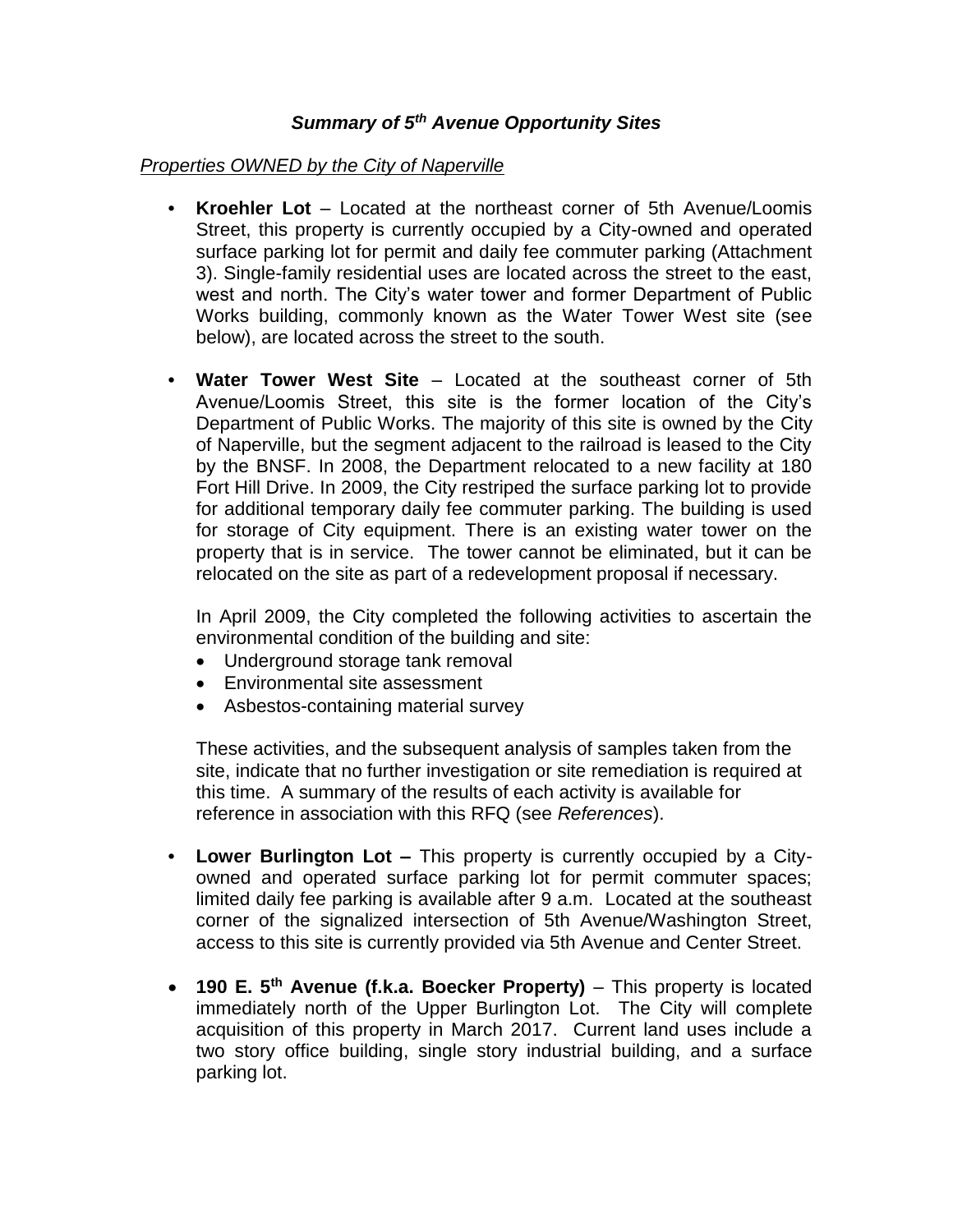**• Parkview Lot –** Immediately abutting the BNSF Railway to the south, the Parkview Lot is located at the signalized intersection of North Avenue/Washington Street. This City-owned and operated permit commuter parking lot provides for direct pedestrian access to the station/platform. Vehicle access to this parking lot is provided at the northeast corner of the lot and via a driveway on North Avenue.

Privately-owned property immediately abuts the Parkview Lot to the east (fronting Center Street). These properties are currently occupied by a mix of residential and commercial uses. Redevelopment concepts shall include the Parkview Lot only; abutting property may be included with the redevelopment concept if owned by the Respondent or if the owner provides written consent to the Respondent.

The Parkview Lot was formerly occupied by a gas station. An environmental assessment and remediation (if applicable) will be required.

 **DuPage Children's Museum.** This property has been owned by the City of Naperville since 2010. The site includes a three-story museum building with storm-water detention area, and a surface parking lot. The Museum has a long term lease that runs until 2030 with options for renewals for an additional 50 years. The museum space was rehabilitated extensively in 2015 after a burst pipe resulted in extensive damage to all three floors. In accordance with the City's lease agreement with the DuPage Children's Museum, up to 57 parking spaces of the 188 spaces on the property may be used as daily fee spaces for commuters. Presently, there are 54 daily fee spaces on the property.

## *Properties Leased By the City of Naperville*

 **Upper Burlington Lot –** Located immediately north of the Burlington Northern Santa Fe (BNSF) Railway, this property is owned by the BNSF and leased to the City. It is currently operated as permit commuter parking lot accessed via Center Street and Ellsworth Street. A pedestrian tunnel at the southeast corner of the site provides connectivity to the south side of the train tracks. Redevelopment concepts for this parcel shall address staging of the existing Pace Suburban Bus, kiss-and-ride vehicles and taxis.

Pace Suburban Bus, kiss-and-ride vehicles and taxis currently enter the Upper Burlington Lot via Center Street to access the northern platform and their respective vehicle staging areas. An approximately 210-foot bus lane is reserved along the platform during peak AM and PM commute periods, providing a defined location for passenger pick-up/drop-off activity. Pace Suburban Bus currently has routes that utilize this bus staging area; the remaining routes provide passenger pick-up/drop-off activity on the south